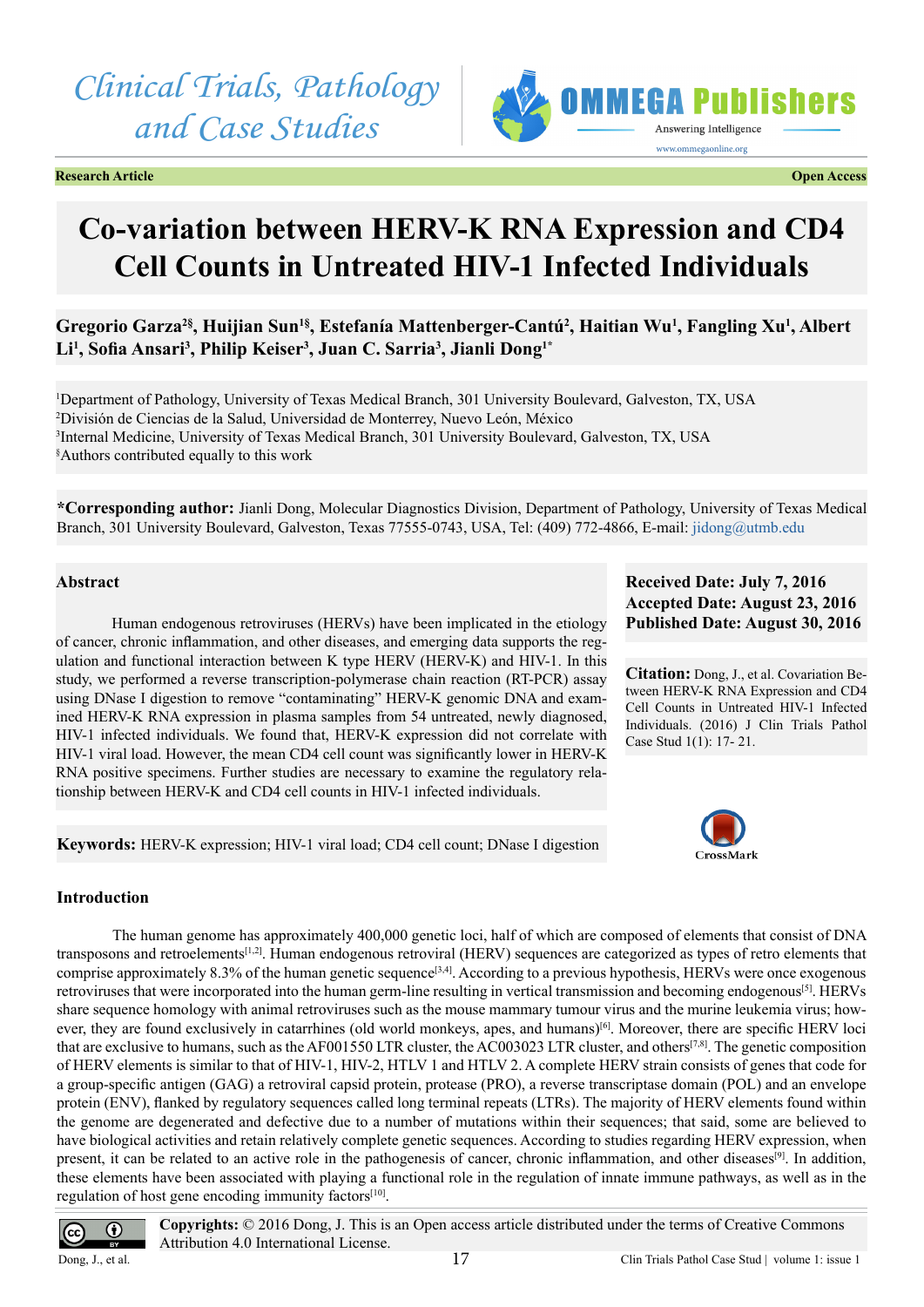#### HERV-K, CD4, and HIV-1



Retroelements can be divided in two different categories: one with LTR and one without LTR; with HERVs falling in the category that contains LTRs in their genetic structur[e\[9\]](#page-4-5). The discovery of HERVs results from various experimental approaches. One approach focused on using probes derived from animal retroviruses with conserved POL-regions to screen human genomic libraries under low-stringency conditions<sup>[11,12]</sup>. Other approaches used oligonucleotides with homology to viral primer binding sites<sup>[\[13\]](#page-4-8)</sup>, and the use of cross-reacting antibodies to detect highly conserved Gag retroviral protein[s\[14\]](#page-4-9). Still, some HERV families are detected by chance<sup>[15-17]</sup>. Asides from the presence of LTRs, HERVs are grouped into three different classes: Class I, most closely related to gamma retroviruses, including HERV-W and HERV-H; Class II, most closely related to beta retroviruses, including various strains of HERV-K (one of the most complete and active HERVs in the human genome); and Class III, most closely related to spuma retroviruses, including HERV-K and HERV-S $[2\cdot 7]$ . Asides from such classifications, in regards to protein biosynthesis, HERVs are classified within that category based on their tRNA primer binding site if they were to be replicating viruses, HERV-K would use lysine, and HERV-W would use tryptophan $[18]$ .

The HERV-K strand is then classified in 10 different families, ranging from HERV-K human MMTV-like (HML)-1 to HML-10[\[19,20\].](#page-4-13) Among HERV-K families, HERV-K HML-2 has been the focus of recent investigations due to its open reading frames for all major retroviral proteins: Gag, Pro, Pol, and Env. HERV-K HML-2 also carries a sequence specific nuclear RNA export factor, Rec, that is functionally analogous to the HIV-1 Rev protein and the HTLV Rex protein<sup>[21]</sup>.

HERV expression is mostly negative, however, factors such as UV radiation, cytokines or hormones have been reported to activate HERV expression<sup>[\[22-25\]](#page-4-15)</sup>. It has been well established that HERV-K mRNA and proteins are expressed in many tissues. As mentioned prior, enhanced expression is present in a wide range of pathological conditions including: viral infections, multiple sclerosis, HIV-1, and melanomas<sup>[9,26,27]</sup>. The focus of this study was to examine the possible correlation of HERV-K RNA expression in relation to HIV-1 clinical phenotypes, in this case viral load and CD4 cell count.

## **Materials and Methods**

## **Patient specimen**

HERV-K expression was measured in plasma from 54 untreated, newly diagnosed, HIV-1 infected individuals submitted for HIV-1 clinical testing in the Molecular Diagnostics Laboratory at The University of Texas Medical Branch (UTMB) between May and August 2013. The study was approved by the UTMB Institutional Review Board.

## **HIV-1 viral load**

Plasma HIV-1 RNA assay with a lower limit of quantifica<sup>-tion</sup> of 75 copies/mL was performed by the VERSANT HIV-1 RNA 3.0 Assay (bDNA) using the standard procedure according to manufacturer instructions ([http://www.fda.gov/downloads/Bi](http://www.fda.gov/downloads/BiologicsBloodVaccines/BloodBloodProducts/ApprovedProducts/PremarketApp)[ologicsBloodVaccines/BloodBloodProducts/ApprovedProducts/PremarketApprovalsPMAs/UCM091276.pdf](http://www.fda.gov/downloads/BiologicsBloodVaccines/BloodBloodProducts/ApprovedProducts/PremarketApp), Siemens Healthcare Diagnostics, Washington, DC).

# **CD4 cell count**

CD4 cell count was quantified by flow cytometric method using BD FACSCanto II Flow Cytometer following standard manufacturer instructions (<http://www.uni-regensburg.de/Fakultaeten/Medizin/Pathologie/pdf/CantoManual.pdf>, BD Biosciences, San Jose, CA).

#### **RNA extraction and DNase I digestion**

RNA was extracted from patient samples with the use of HIV-1 ViroSeq RNA preparation method (Abbott Molecular, Des Plaines, IL $\binom{[13,28]}{[13,28]}$ . 500 µL plasma were extracted for every patient sample, with final RNA diluents of 100 µl for the samples. Samples were then stored at -80°C. A DNase I Digestion Kit (New England Biolabs, Ipswich MA) was used to eliminate residual DNA from RNA diluents. 4 µl of DNase buffer, 1 µl of DNase I and 15 µl of ddH<sub>2</sub>O were combined with 20 µl of extracted RNA samples prior to the digestion process. A sample totaling 40 µl was placed in a GeneAmp 9700 Thermocycler for 1 hr at 37<sup>o</sup>C. Sample was then removed and left for 1 hr at room temperature ( $15 - 25^{\circ}$ C). At 50 minutes, 0.4 µl EDTA was added to prevent RNA degradation. Tubes were then placed in 75<sup>o</sup>C heat block for heat inactivation. Tubes were then allowed to cool to room temperature prior to storage at  $-80^{\circ}$ C.

# **HERV-K PCR and HERV-K reverse transcriptase-PCR**

Proceeding DNase I digestion, two separate reaction protocols were followed in order to assure no residual DNA remained in the sample and to confirm positive HERV expression: HERV-K PCR and reverse transcriptase-PCR (RT-PCR).

PCR: 5 µl PCR buffer, 1 µl forward primer, 1 µl reverse primer, 2 µl dNTPs, 0.25 µl Taq polymerase, and 13.75 µl ddH<sub>2</sub>O were combined with 2 µl of digested sample. The following standard PCR reaction protocol was used on a GeneAmp 9700 Thermocycler: 95<sup>o</sup>C (5 min); 95<sup>o</sup>C, 56<sup>o</sup>C, 72<sup>o</sup>C (35 cycles at 1 min each); 72<sup>o</sup>C (10 min), 40<sup>o</sup>C (sample preservation temperature).

**Reverse transcriptase-PCR:** 5 µl of RT-PCR buffer, 1 µl forward primer, 1 µl reverse primer, 2 µl dNTPs, 1 µl Qiagen One Step RT-PCR enzyme mix, 13  $\mu$ l ddH<sub>2</sub>O were combined with 2  $\mu$ l of digested sample. The following standard RT-PCR protocol was used on a GeneAmp 9700 Thermocycler: 50°C (30 min); 95°C (5 min); 95°C, 56°C, 72°C (35 cycles at 1 minute each); 72°C (10 min), 40 C (sample preservation temperature).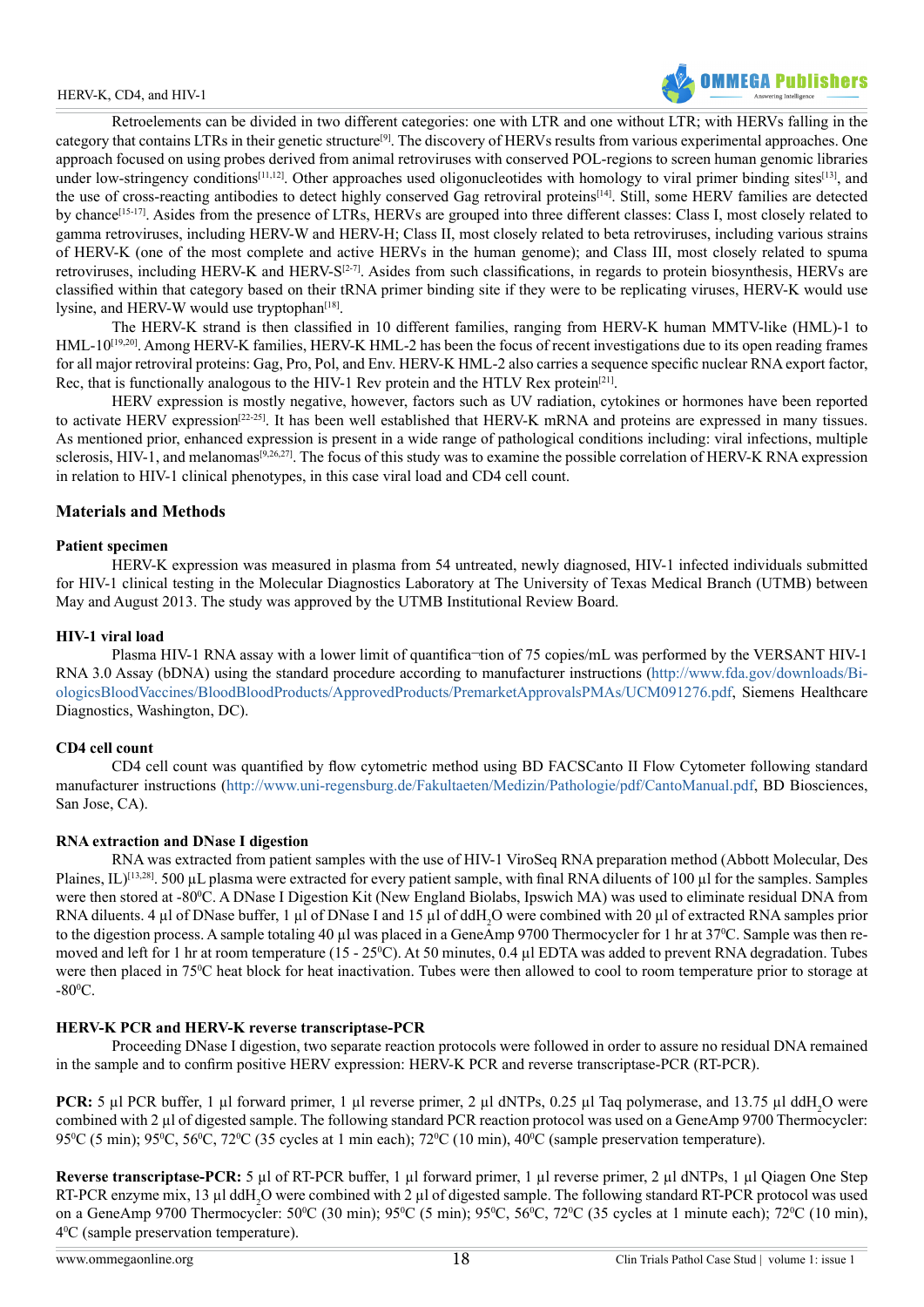**Gel Electrophoresis:** PCR and RT-PCR products were analyzed by fractionation in 1% agarose gel and visualized by GelRed DNA stain (Phenix Research Products, Candler, NC). Images were then captured using Fotodyne FOTO/Analyst Workstation (Fotodyne Incorporated, Hartland, WI). HERV-K expression was compared to 100 bp DNA Ladder (Promega, Madison, WI) with designated parameters:  $-$ ,  $+/-$ ,  $+$ ,  $++$ ,  $++$ ,  $++$ +.

**Statistical analysis:** The relationships among HERV-K, HIV-1 viral load, and CD4 cell counts were examined by pooled t-test and Pearson correlation coefficients using SAS 9.4 (SAS Institute Inc., Cary, NC).

# **Results and Discussion**

After sample analysis, we detected HERV-K RNA positivity expression following RT-PCR in 35% (19 of 54) of plasma specimens from newly diagnosed, HIV-1 infected individuals (Table 1). Of note, patients in this study were previously untreated HIV-1 infected individuals. This is in contrast to previous reports where patients absence of antiretroviral treatment history was not considered<sup>[29]</sup>.

| <b>Sample</b>  | <b>HERV-K Interpretation</b> |                              |                   | <b>HIV-1 Viral Load</b> |                      |
|----------------|------------------------------|------------------------------|-------------------|-------------------------|----------------------|
|                | <b>PCR</b>                   | <b>RT-PCR</b>                | <b>HERV-K RNA</b> | (copies/ml)             | CD4 Count (cells/µl) |
| 47             | $\qquad \qquad \blacksquare$ | $(+++)$                      | Positive          | 209881                  | $\overline{4}$       |
| 43             | $\overline{\phantom{0}}$     | $(++)$                       | Positive          | 57133                   | 36                   |
| 18             | $\frac{1}{2}$                | $(+/-)$                      | Positive          | 11037                   | 232                  |
| 84             | ÷,                           | $(++)$                       | Positive          | 205104                  | 247                  |
| 55             | $\overline{\phantom{0}}$     | $(+)$                        | Positive          | 31301                   | 261                  |
| 41             | $^{(+)}$                     | $(++)$                       | Positive          | 2522                    | 271                  |
| 52             | $\qquad \qquad \blacksquare$ | $(++)$                       | Positive          | 26172                   | 294                  |
| 64             | $\overline{\phantom{0}}$     | $(+)$                        | Positive          | 34242                   | 304                  |
| 49             | $\frac{1}{2}$                | $^{(+)}$                     | Positive          | 1788                    | 331                  |
| 57             | $\overline{\phantom{0}}$     | $(+)$                        | Positive          | 1930                    | 346                  |
| 17             | $\frac{1}{2}$                | $(++)$                       | Positive          | 1106                    | 351                  |
| 63             | $\overline{a}$               | $^{(+)}$                     | Positive          | 8356                    | 351                  |
| 46             | $\overline{\phantom{0}}$     | $(++)$                       | Positive          | 14505                   | 440                  |
| 50             | $(++)$                       | $(+++)$                      | Positive          | 13237                   | 454                  |
| 19             | $\overline{\phantom{a}}$     | $(+)$                        | Positive          | 9773                    | 499                  |
| 83             | $\overline{\phantom{0}}$     | $(++)$                       | Positive          | 4282                    | 508                  |
| 20             | $\qquad \qquad \blacksquare$ | $(+)$                        | Positive          | 10691                   | 510                  |
| 44             | $\overline{\phantom{m}}$     | $(++)$                       | Positive          | 11375                   | 621                  |
| 51             | $^{(+)}$                     | $(+++)$                      | Positive          | 2126                    | 650                  |
| 72             |                              | $\overline{\phantom{0}}$     | Negative          | 41397                   | $8\,$                |
| 54             |                              | $\overline{\phantom{0}}$     | Negative          | 1696                    | 42                   |
| 24             | $(+/-)$                      | ÷,                           | Negative          | 8597                    | 138                  |
| 76             |                              | $\overline{\phantom{a}}$     | Negative          | 20352                   | 142                  |
| 32             | $(+/-)$                      | $\qquad \qquad \blacksquare$ | Negative          | 2413                    | 200                  |
| 28             | $^{(+)}$                     | $\overline{\phantom{0}}$     | Negative          | 40885                   | 224                  |
| $71\,$         |                              | ÷,                           | Negative          | 14671                   | 344                  |
| 5              | $^{(+)}$                     | $\overline{\phantom{0}}$     | Negative          | 108                     | 345                  |
| 14             | $(++)$                       | $(++)$                       | Negative          | 26870                   | 345                  |
| $\overline{c}$ | $\qquad \qquad -$            | $\qquad \qquad \blacksquare$ | Negative          | 44075                   | 349                  |
| 85             |                              |                              | Negative          | 18154                   | 374                  |
| $78\,$         |                              | $\overline{\phantom{a}}$     | Negative          | 93                      | 379                  |
| $74\,$         |                              | $\overline{\phantom{a}}$     | Negative          | 33935                   | 386                  |
| 15             | $(+)$                        | $\overline{\phantom{a}}$     | Negative          | 33071                   | 405                  |
| $8\sqrt{1}$    |                              | $\overline{\phantom{0}}$     | Negative          | 2330                    | 426                  |
| 75             |                              | $\overline{\phantom{a}}$     | Negative          | 339                     | 429                  |
| 33             | $(***+)$                     | $^{(+)}$                     | Negative          | 188623                  | 434                  |

**Table 1:** HERV-K RNA detection in 54 untreated HIV-1 infected individuals.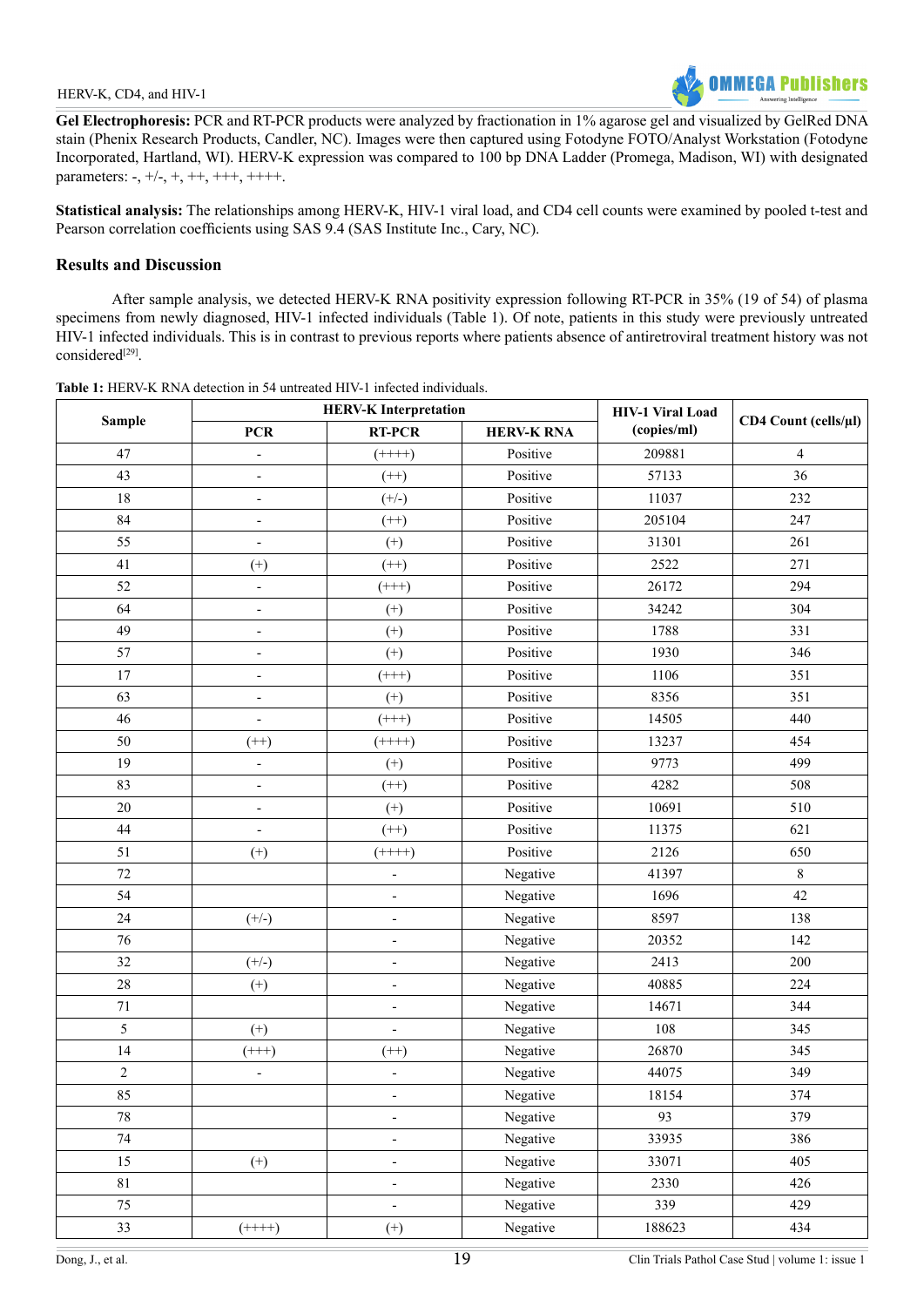HERV-K, CD4, and HIV-1



| 22     | $(+++)$                  | $^{(+)}$                 | Negative | 1451  | 487  |
|--------|--------------------------|--------------------------|----------|-------|------|
| 21     | $\overline{\phantom{a}}$ | $\blacksquare$           | Negative | < 75  | 494  |
| 82     |                          | $\overline{\phantom{a}}$ | Negative | 1558  | 577  |
| 69     |                          | $\overline{\phantom{a}}$ | Negative | 3537  | 578  |
| 61     |                          | $\overline{\phantom{a}}$ | Negative | < 75  | 583  |
| 29     | $(++)$                   | $\overline{\phantom{a}}$ | Negative | 1390  | 596  |
| 23     | $(++)$                   | $\overline{\phantom{a}}$ | Negative | 17680 | 618  |
| $70\,$ |                          | $\overline{\phantom{a}}$ | Negative | 86238 | 624  |
| 73     |                          | $\overline{\phantom{a}}$ | Negative | 14188 | 643  |
| 26     | $(+/-)$                  | $\overline{\phantom{a}}$ | Negative | 1291  | 646  |
| 31     | $(+/-)$                  | $\overline{\phantom{a}}$ | Negative | 958   | 660  |
| 77     |                          | $\overline{\phantom{a}}$ | Negative | 22468 | 671  |
| 79     |                          | $\overline{\phantom{a}}$ | Negative | 1628  | 693  |
| 59     |                          | $\overline{\phantom{a}}$ | Negative | 1495  | 710  |
| 27     | $(+/-)$                  | $\overline{\phantom{a}}$ | Negative | < 75  | 747  |
| 40     | $^{(+)}$                 | $(+/-)$                  | Negative | 1226  | 776  |
| 25     | $(+/-)$                  | $\overline{\phantom{a}}$ | Negative | 111   | 919  |
| 30     | $^{(+)}$                 | $\overline{\phantom{a}}$ | Negative | 163   | 1039 |
|        |                          |                          |          |       |      |

RNA extraction was performed with the use of HIV-1 ViroSeq RNA preparation method (Abbott Molecular, Des Plaines, IL). DNase I digestion was performed utilizing the previously described protocol to remove contaminating cellular DNA. As stated in other reports, positive HERV-K expression is possible due to the presence of circulating cell-free RNA that is active within patient samples $[27]$ .

Several factors can contribute to variation in the expression of HERV-K RNA; such as, different HERV-K assay sensitivity, difference in HIV-1 infection progression, exogenous factors as mentioned earlier, variation in patient medical history and background, and sub-population polymorphisms of HERV-K sequences. The positivity rate can also be attributed to the DNase I protocol used to further reduce "contaminating" HERV-K genomic DNA in RNA extractions.

In HERV-K RNA positive subjects, mean CD4 cell count was 358 cells/µl, ranging from 4 to 650 cells/µl, and mean viral load was 34,736 copies/ml, ranging from 1,106 to 209,881 copies/ml (Table 1). We found no significant difference of mean HIV-1 viral load in HERV-K RNA positive and negative specimens ( $p < 0.2995$ , pooled t-test), consistent with our previous report<sup>[29]</sup>. Interestingly, mean CD4 cell count was significantly lower in HERV-K RNA positive than negative specimens ( $p < 0.0335$ , pooled t-test). Further studies are necessary to examine the co variation between HERV-K expression and CD4 cell count. If confirmed, it should warrant investigation of the biological significance and regulatory relationship between HERV-K and CD4 cell counts in HIV-1 infected individuals.

The pathogenic involvement of HERV-K remains unknown and warrants further study. HERV-K activation has been associated with malignancies, autoimmune disorders, and neuropathological condition[s\[9\].](#page-4-5) Methodology optimization is a key to assess HERV-K positive expression to properly understand its role in disease pathogenesis. Further research focusing on patient's stage of HIV-1 infection progression, age, race, and presence of comorbidities should be conducted in order to better understand whether HERV-K positivity has an impact in HIV-1 viral load, CD4 cell count, and other clinical phenotypes.

**Acknowledgement:** G. Garza was a recipient of a summer internship from the National Heart, Lung and Blood Institute (NHLBI) Research Diversity Program at UTMB. H. Sun was a recipient of a summer internship from NIAID T35 training grant (AI078878, PI: L. Soong). H. Wu was a recipient of a summer undergraduate research program at UTMB. Special thanks go to members of UTMB Molecular Diagnostics Laboratory.